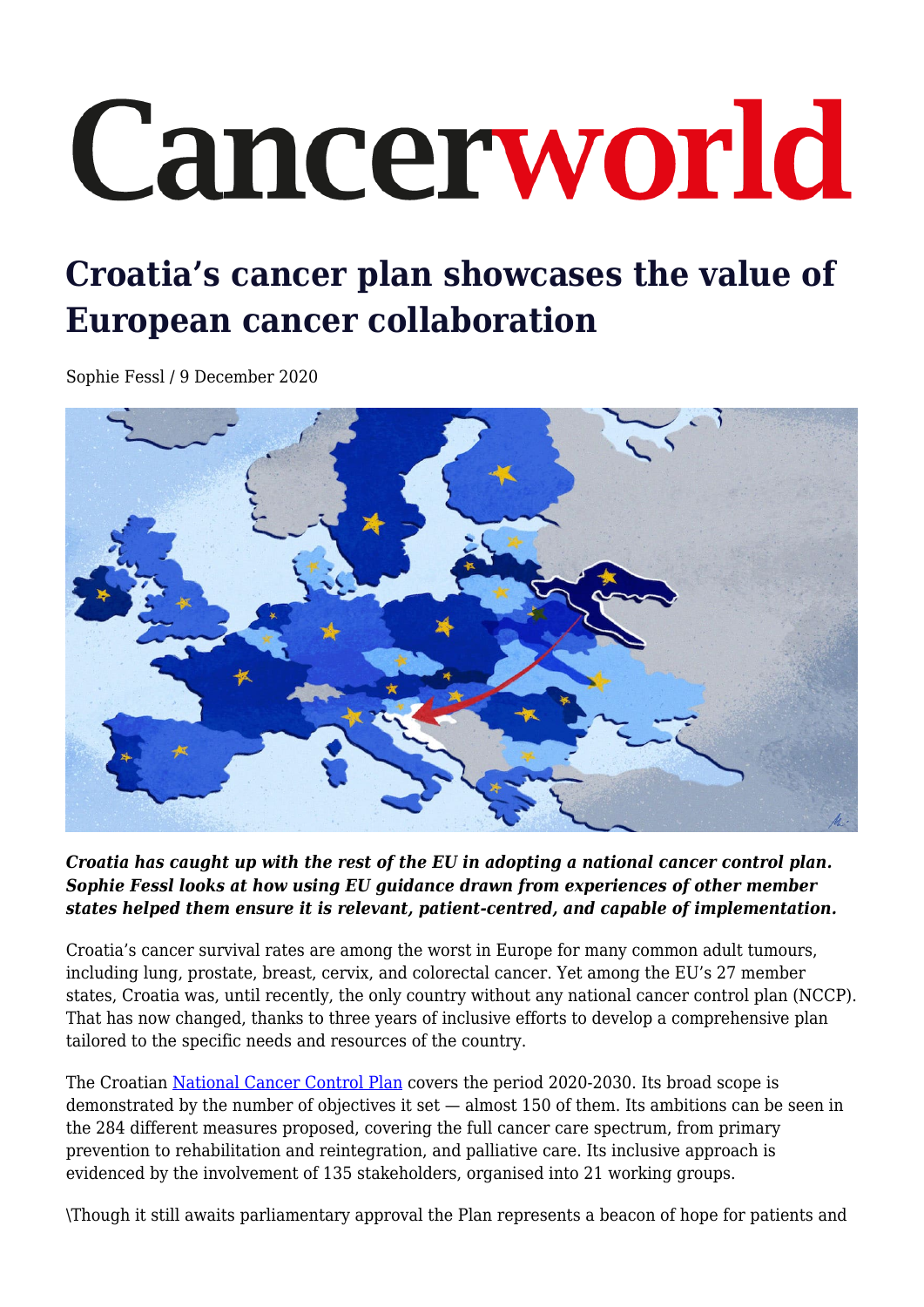the cancer community as a whole. It is also a testimony to the value of European collaboration, and specifically to the considerable work done by the [European Partnership for Action Against Cancer](http://www.epaac.eu/) (2009-2013) in sharing and analysing experiences with Europe's existing national cancer plans, and developing a [European Guide for Quality National Cancer Control Programmes](http://www.epaac.eu/images/WP_10/European_Guide_for_Quality_National_Cancer_Control_Programmes_EPAAC.pdf) that countries like Croatia have been able to draw on.

#### **A tailored plan**

While Croatia's neighbours had already developed national cancer plans, the 21 groups working on the Croatian Plan focused on creating something that addressed their country's specific challenges. "You cannot just copy-and-paste a cancer control plan," says Eduard Vrdoljak, Professor and Head of the Oncology Centre at the Clinical Hospital in Split, who led the development of the Plan. "Every country is different, with different cancer burden, different quality of cancer care as well as differences in the healthcare infrastructure."

Mark Lawler, Professor of Digital Health at Queen's University Belfast and a Board Member of the European Cancer Organisation, sees this strategy as an asset. "One of the things we've pushed over the last five years is the need for data that informs decision making, and this shines through in the Croatian cancer plan. This idea of actually shedding light on the issues that are specifically relevant to Croatia, highlighting where Croatia is now and considering how the suggestions you want to implement will influence lives – that has been very carefully done here."

# "This idea of highlighting where Croatia is now and how the suggestions you want to implement will influence lives — that has been very carefully done"

Tit Albreht, Senior Health Services & Health Systems Researcher at the National Institute of Public Health, Slovenia, who led work on the [European Guide for Quality National Cancer Control](http://www.epaac.eu/images/WP_10/European_Guide_for_Quality_National_Cancer_Control_Programmes_EPAAC.pdf) [Programmes](http://www.epaac.eu/images/WP_10/European_Guide_for_Quality_National_Cancer_Control_Programmes_EPAAC.pdf) back in 2009-2013, is delighted at how far those recommendations were adopted in developing the Croatian plan. "The Plan is comprehensive, in that prevention, care and governance are all included." It also addresses the challenges posed by the geography of the country and the distribution of medical centres. "The Plan achieves a good compromise between the need to concentrate care and decentralisation, which is possible for early detection and screening programmes."

As Albreht points out, the task of developing a plan also offered a chance to take stock and address each aspect of the cancer trajectory, which is essential for planning and mapping resources. One notable inclusion in Croatia's Cancer Plan is presented in the final chapter, which goes beyond mapping and planning resources, to offer a detailed analysis of the cost-effectiveness of the proposed measures. "In many cancer plans, the main problem is that no value is attached to the measures proposed," explains Albreht. "[Such a] plan has a simple declarational value. When it confronts the reality, you suddenly see that there are problems, of course, because there is not enough money for this and that." Apart from the cost analysis, the plan's final iteration also contains indicators and targets, which allow for an assessment of impact.

The cost analysis compares the cost of implementing all proposed measures with the cost of implementing no measures at all. It takes into account not just the direct cost for medical care or screening programmes, but also indirect costs, such as costs of informal care, lost working days and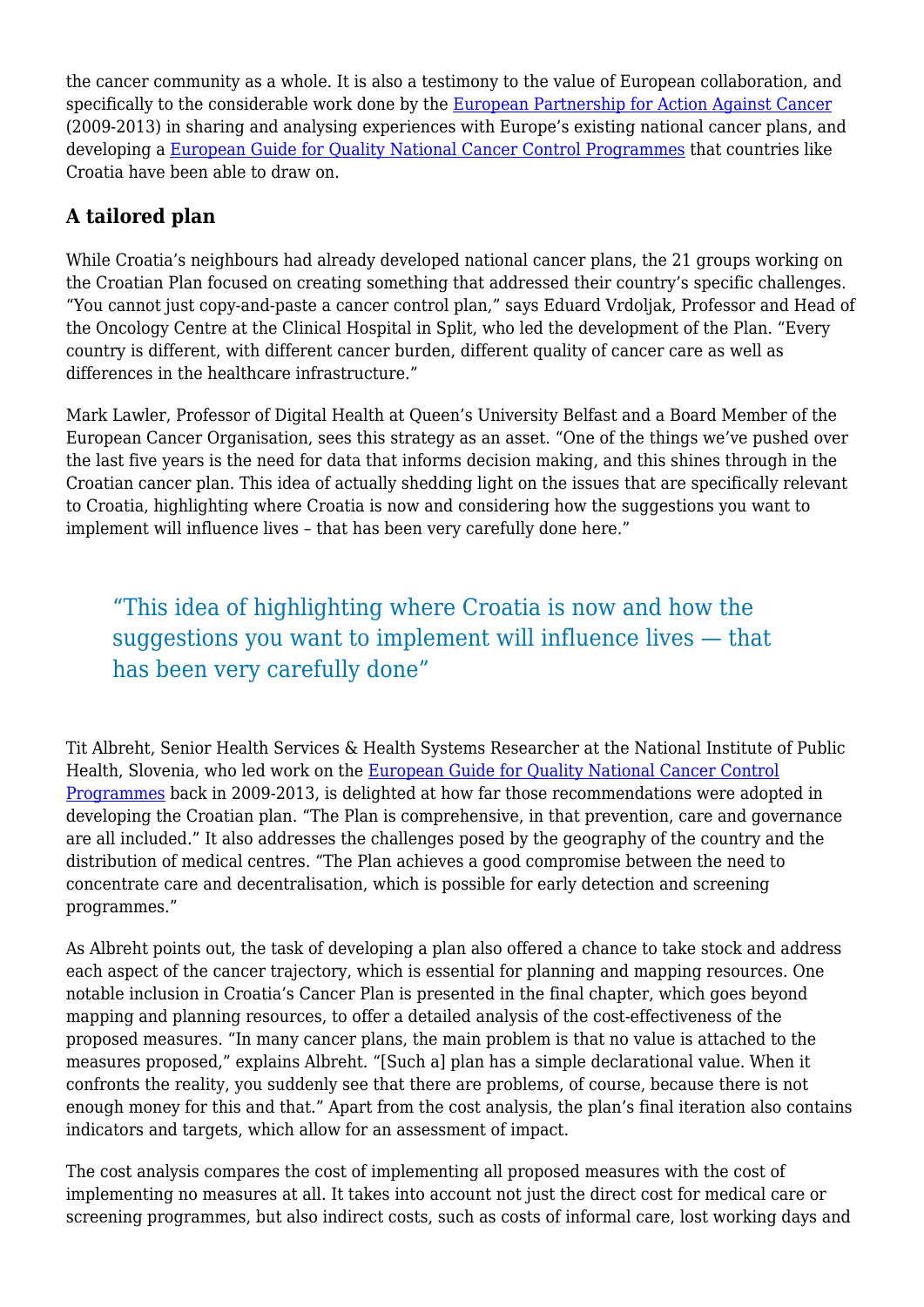productivity losses. "To implement all measures, Croatia would have to invest  $\epsilon$  200 m, on top of existing expenditure for cancer," says Vrdoljak. "At the same time, we would save 113,000 life years. This would give us a cost of  $\epsilon$ 1,345 per QALY [quality-adjusted life years] gained." (For purposes of comparison, that is almost 25 times lower than the threshold employed by the UK's National Institute for Health and Care Excellence — around £30,000 — in deciding whether a health intervention should be funded.)

Lawler commends this approach. "It clearly shows what not having a proper cancer control plan would cost. And it makes sense for influencing government policy: Every expert looking at this will conclude that implementing this plan will save them money, rather than cost them money."

## "Every expert looking at this will conclude that implementing this plan will save them money, rather than cost them money"

This cost-effectiveness analysis also informed decisions on which measures will be prioritised. "While it is expensive to invest in oncology in general, especially drugs, tests and new units, it is rather cheaper to invest in implementing the plan, particularly in infrastructure, monitoring, reporting, and the continuous measurement of outcomes," says Vrdoljak. Three areas of priority have been defined within the Croatian Plan: creating a national oncology network and patient registry; enhancing primary and secondary prevention; and improving access to modern radiotherapy.

#### **A focus on impact**

To keep minds focused on the impact proposals for the Cancer Plan would have on patients, patient advocates were involved in the working groups, with one advocate also serving on the national committee that steered the development of the Plan. Vesna Ramljak, President of breast cancer patient advocacy group Europa Donna Croatia, contributed to the work on diagnostics and treatment monitoring, as well as on pathology and molecular diagnostics. "Cancer patient advocates were one of the main drivers of the process of making and adopting a National Cancer Control Plan. We organised on an informal platform, and managed to include 18 patient representatives in 21 working groups."

The big demand from the patient advocates, says Ramljak, was for systematic monitoring of treatment outcomes on a national level. This measure — also a key concern of healthcare professionals' societies — was taken on board, says Vrdoljak. "Networking, database monitoring and reporting will allow us to continuously monitor the performance of measures — including the performance of new drugs introduced in the market." The oncology network will connect all oncology institutes in Croatia, allowing the progress of each patient to be followed. "Every institute, every new drug, will be followed. When we introduce a measure, we will be immediately able to measure and monitor its effect. It's the only way to create continuous information about quality of care and how to improve."

### "When we introduce a measure, we will be immediately able to measure and monitor its effect"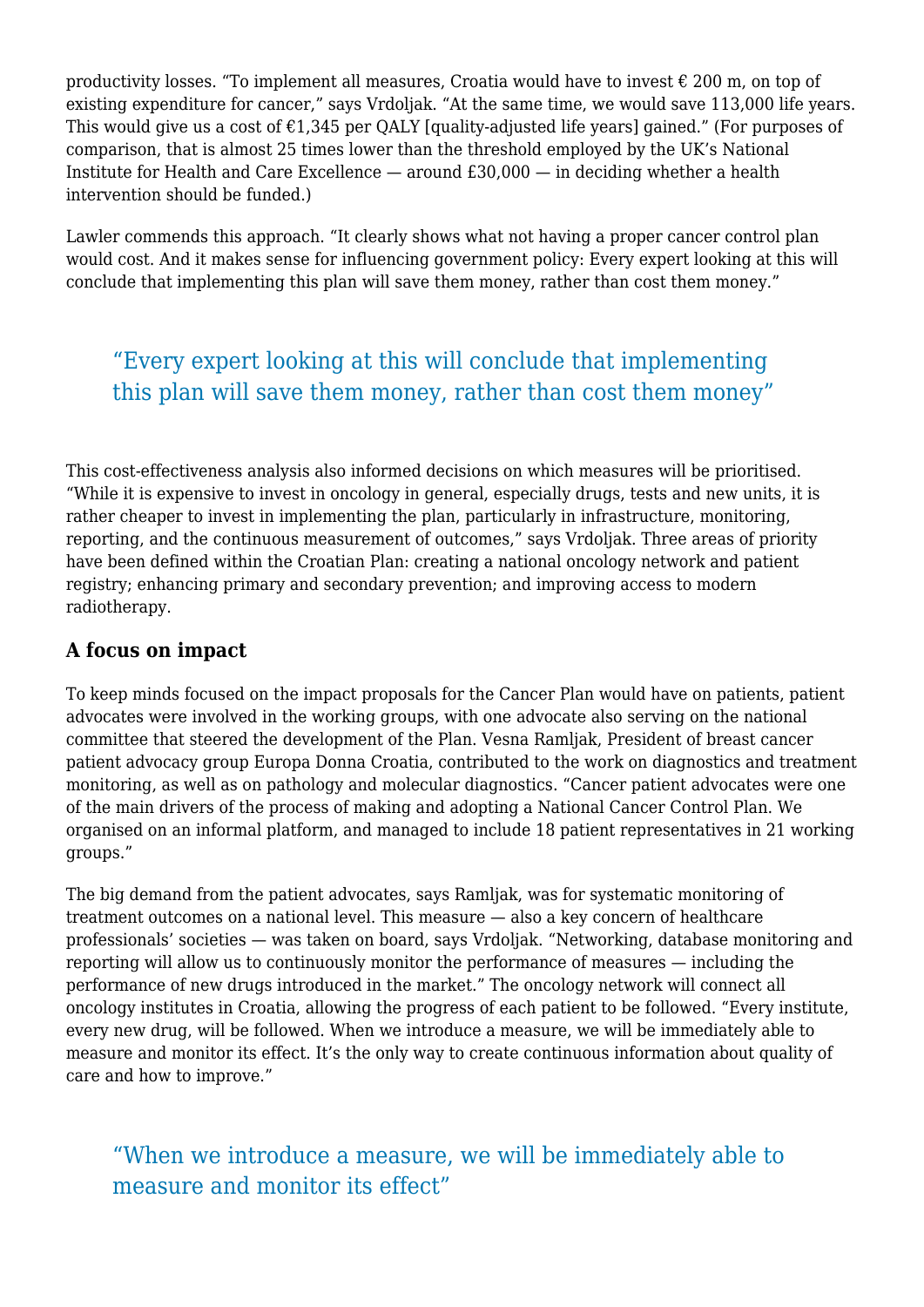The intention is to collect data on how the measures proposed by the Plan fare in real life. "The plan should be a live document, continuously re-considered and re-written to accommodate all knowledge generated. In order to change, you have to know how good you are."

#### **Targeting preventable cancers**

More than one-third of the overall burden of disease in Croatia can be attributed to behavioural risk factors, including smoking, alcohol use, physical inactivity and high BMI, according to 2015 estimates from the Institute for Health Metrics and Evaluation. Reducing cancer incidence to the average level of western EU countries by 2030, through primary prevention, is a priority. In addition to programmes that aim to change lifestyles and reduce behavioural risks, the Plan also proposes a population-based vaccination programme against HPV, the key cause of cervical cancer and some head and neck and other cancers.

Currently, Croatia has established screening programmes for breast, cervical, colon and lung cancer. The NCCP proposes to initiate screening programmes for prostate and gastric cancer and melanoma, and to improve the take-up rate of existing screening programmes. "Establishing a lung cancer screening programme will be an interesting experience, as Croatia has a relatively high prevalence of smoking," notes Albreht, who suggests it could offer lessons for other countries. "If this runs successfully, we would expect to see tangible benefits very soon — probably already in four to five years."

#### **Access to quality care**

The third priority is to improve access to modern radiotherapy and reduce waiting times. Estimates cited in the Cancer Plan suggest that, "out of 1,000 patients with cancer, 520 will be treated with radiotherapy and an additional 120 will receive radiotherapy repeatedly." Currently, Croatia does not have sufficient radiotherapy devices, and those it does have are largely out-dated. The measures proposed include acquiring new linear accelerators, introducing devices for stereotactic body radiation therapy and brachytherapy, as well as training staff for implementing the new techniques.

Other proposals include re-organising cancer care, so that 90% of cases are considered by multidisciplinary teams for a joint decision on the best treatment option; raising the quality of cancer surgery by ensuring more than 80% of patients are operated by accredited oncology surgeons in accredited institutions; improving access to cancer drugs, with continuous monitoring of treatment outcomes and an expenditure within the average of western EU countries; and optimising healthcare for children with cancer by raising the quality of healthcare and providing families with psychosocial care. Albreht sees the latter proposal as a particular plus point for the Croatian Plan, as paediatric cancer and the provisions needed to adequately deal with it are often not specifically discussed, he says.

Two working groups were concerned with the 'supportive' side of cancer care: one focused on psychological support, rehabilitation and re-integration of oncology patients and the other on palliative care. "There was no active policy in this area," says Ramljak. "Unfortunately, outside of patient support groups, institutional support care is sporadic. We hope this will change with the adoption of the NCCP."

Ljiljana Vukota – a breast cancer survivor and psychologist, coordinated the working group on psychological support, rehabilitation and re-integration. She takes pride in the extent to which "all important issues related to the quality of life of patients" were incorporated in the analysis of development of the Plan. "All aspects of treatment and living with the disease have been taken into account, but we are aware that in a situation of limited resources, the priorities in the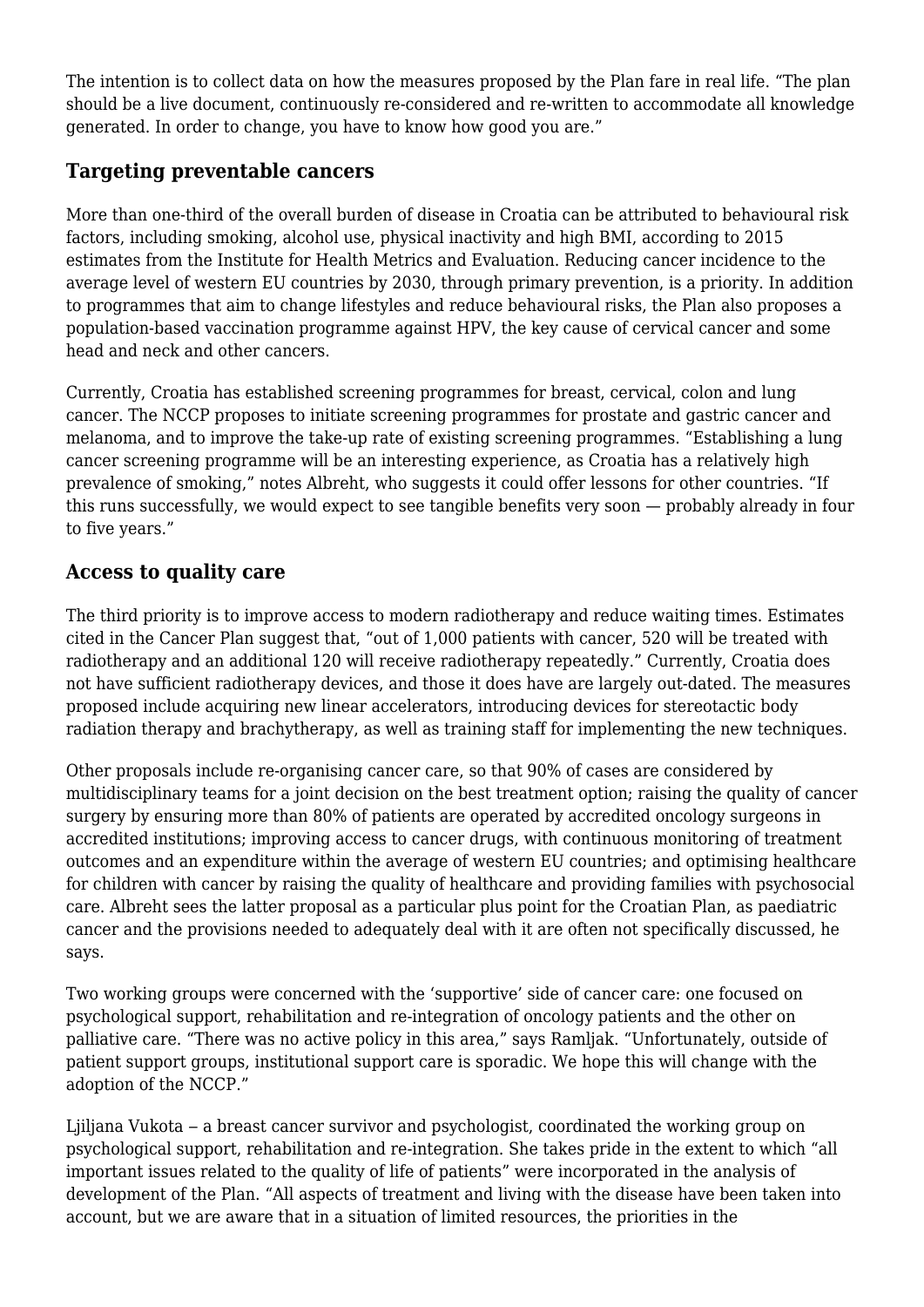implementation of the strategy will need to be well thought out." She sees the Plan as a model for healthcare reform that should improve the way measures to improve quality of life are planned and implemented in Croatia. "Transparency and the ability to make timely decisions will be key to success," and adds that a lot of 'field work' will be needed, given the complex geographical structure of Croatia and related challenges in managing healthcare and other public services.

Another area with extensive patient input was the development of palliative care, which Ramljak says is still hard to access. The vision formulated in the Cancer Plan is to provide equal access to high-quality palliative care, integrated into all levels of the healthcare system. Measures proposed include the establishment of new palliative care institutions, including mobile palliative care teams, and the education of healthcare professionals to work in palliative care. A national palliative care network is also planned. The proposals are another great plus point for Croatian Plan, says Albreht. "Psychosocial support and rehabilitation are important services that are… often not envisaged," he says. "The Croatians are now trying to fill this gap, although it can be hard to have enough experts to address it."

"Psychosocial support and rehabilitation are important services that are often not envisaged… The Croatians are now trying to fill this gap"

#### **Support for research**

One of the plus points noted by Lawler is the inclusion of cancer research. "If research is not included in a cancer control plan, we potentially miss the innovation part of the cancer control agenda. In order for cancer patients to get access to innovation in both diagnosis and treatment, it's important that research and innovation is emphasised," he says, adding that the priorities for research need to be tailored to local requirements. "In an analysis of the research agenda in the region, we found that in some situations, the focus on cancer research — and particularly the diseases that were focused on — didn't always reflect what were the important issues for the region. For example, colorectal, gastric, lung and pancreatic cancer are significant issues in the region, and yet they were being under researched."

Although Croatia's Cancer Plan envisages an increase in cancer research carried out in the country, the plan does not define the topics. One measure defined in the Plan is to "Establish a scientific unit in each clinical hospital center that will have the task of achieving a relevant translation project." The criteria for 'relevance' are not defined in the Plan.

Taken together, Croatia's National Cancer Control Plan is comprehensive and very promising, concludes Albreht. But as he points out, the main challenge is not to write the plan, but to implement it. "Implementation can go wrong in so many ways, and even trivial aspects matter."

While it has now been adopted by the government, the Plan  $-$  and the budget to finance it  $-$  still awaits approval by Parliament. Ramljak is hoping for the best. "Although all resources in Croatia's healthcare system are targeted toward Covid-19, thanks to the efforts of cancer patient organisations we have managed to raise interest for the NCCP. We are highly optimistic about the NCCP becoming a reality and serving as a base for focused problem-solving in cancer." She's not expecting "a magic wand", she says, but hopes that the hard work of implementing the plan can soon start, "so we could achieve positive change in results in cancer care and outcomes of cancer